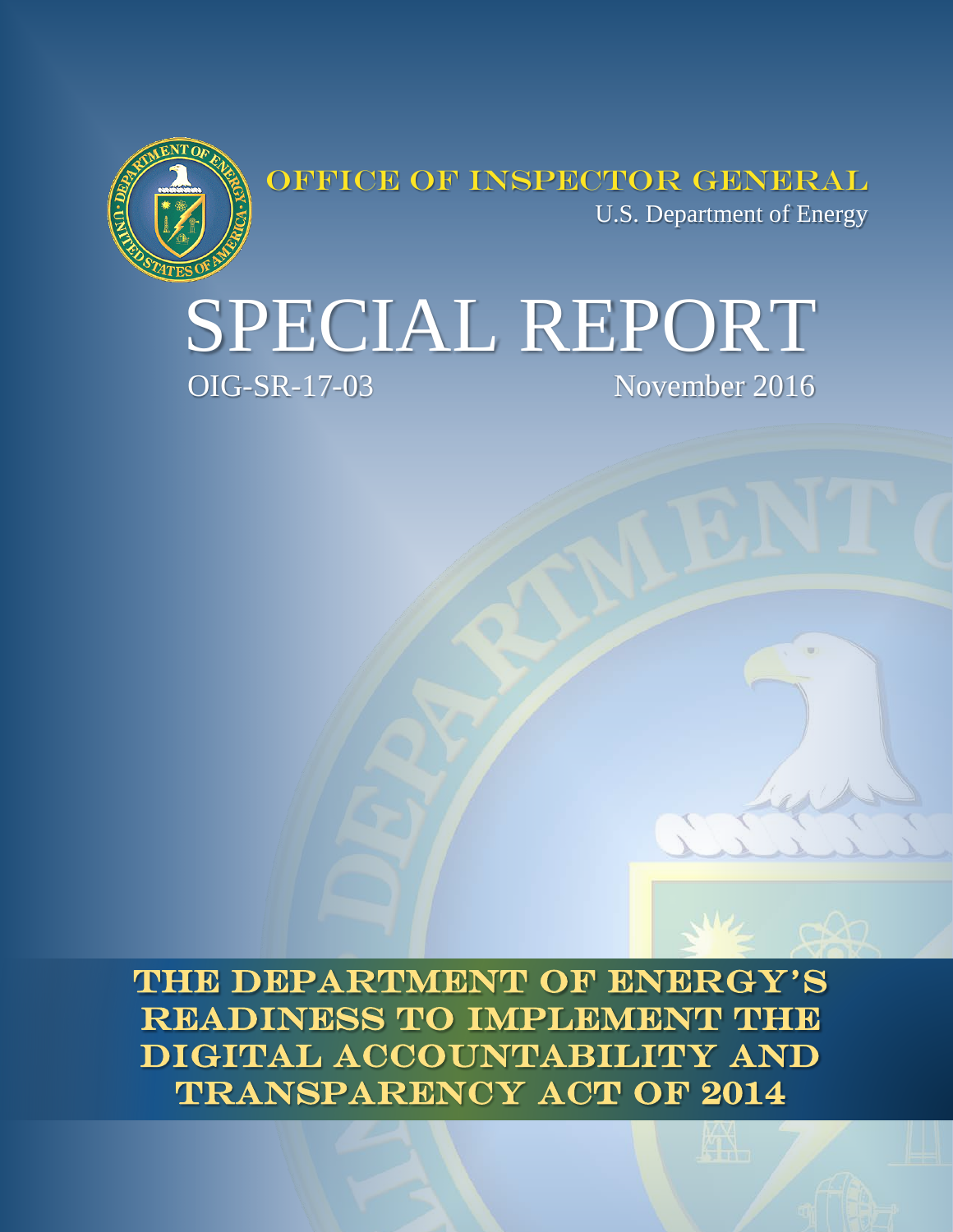

# **Department of Energy**

Washington, DC 20585

November 29, 2016

MEMORANDUM FOR THE SECRETARY

FROM: Rickey<sup>I</sup>R. Hass Acting Inspector General

SUBJECT: INFORMATION: Special Report on "The Department of Energy's Readiness to Implement the Digital Accountability and Transparency Act of 2014"

# **BACKGROUND**

The *Digital Accountability and Transparency Act of 2014* (DATA Act), enacted on May 9, 2014, required Federal agencies to report on financial and payment data elements in accordance with standards established by the Department of the Treasury (Treasury) and the Office of Management and Budget (OMB). Agency reported data will be made available to taxpayers and other stakeholders on a Web site operated by Treasury in consultation with OMB. To assist agencies with the implementation of DATA Act requirements, Treasury and OMB developed an eight-step process to streamline implementation efforts. The process included, among other things, organization of a DATA Act working group, inventory of existing agency data, and implementation of needed changes to information technology systems and business processes to capture required data. The eight-step process is outlined in Attachment 1.

The DATA Act also required each Office of Inspector General (OIG) to report on the completeness, timeliness, quality, and accuracy of data and the use of data standards by their cognizant agency. In preparation for the initial report to be issued by November 2017, the Council of the Inspectors General on Integrity and Efficiency (CIGIE) encouraged the OIG community to undertake DATA Act "readiness reviews" using the *Data Act Readiness Review Guide* developed by the Federal Audit Executive Council, a component of CIGIE. The guide assisted the OIG in gaining an understanding of planned or implemented processes, systems, and controls to be used for reporting DATA Act requirements. Using this guide, we conducted our review to determine whether the Department of Energy made adequate progress implementing the DATA Act requirements.

# RESULTS OF REVIEW

We did not identify any significant weaknesses during our review and noted that the Department appeared to be on track to meet the requirements of the DATA Act. We also found that the Department had made significant progress addressing the elements included in the Treasury/OMB eight-step implementation process. Specifically, we determined that the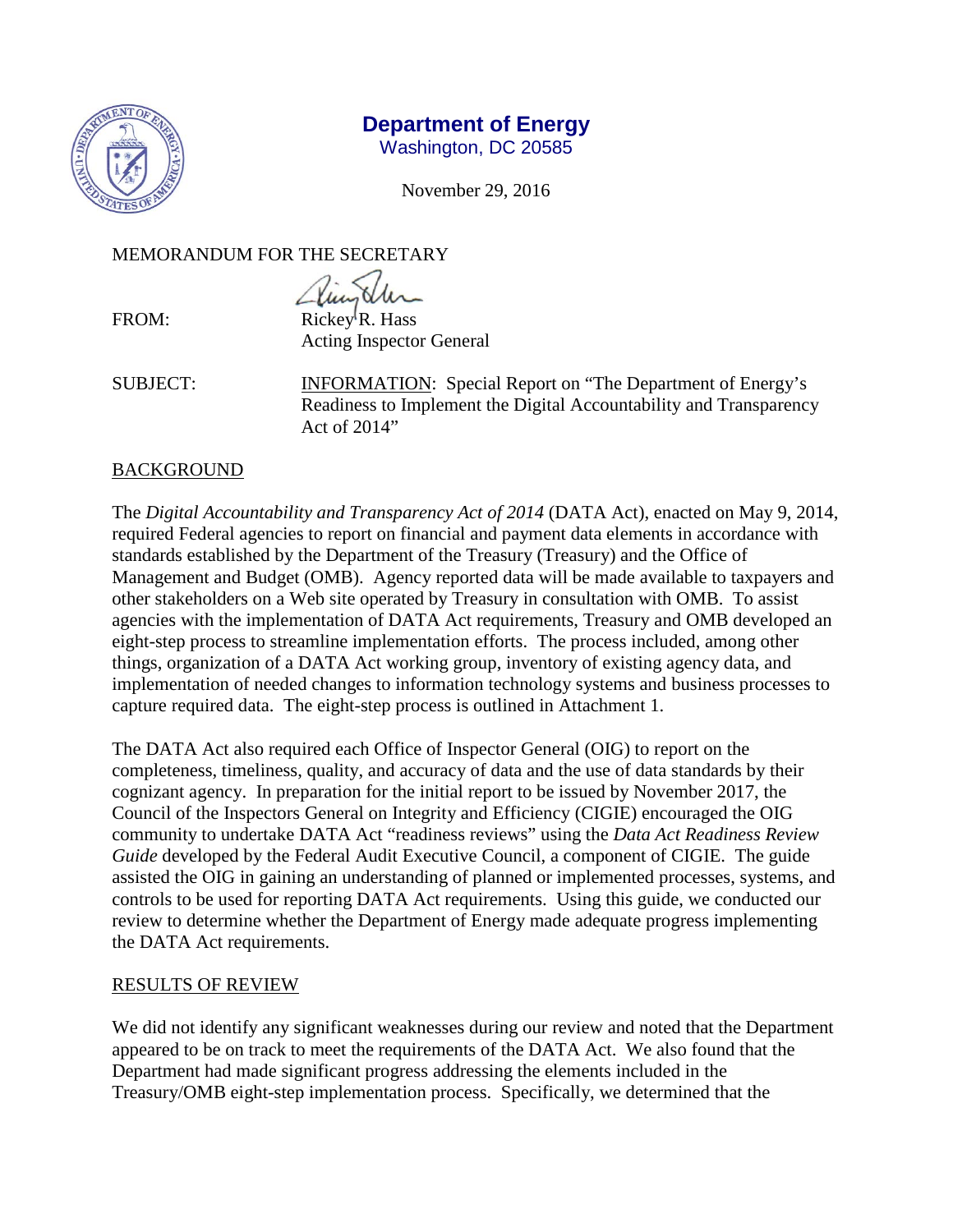Department had taken action to address each of the planning steps included in the DATA Act readiness review guidance and was well-positioned to execute and implement goals within the required timeframes.

#### **Planning for DATA Act Implementation**

We found that the Department had adequately planned for implementation of the DATA Act, including organizing a working group; reviewing data elements and taking inventory of relevant data used by the Department; and developing an implementation plan. For instance, we noted the following:

- The Department selected the Deputy Chief Financial Officer as the Senior Accountable Officer responsible for ensuring effective implementation of DATA Act requirements. Furthermore, in April 2015, the Department established an internal working group of Senior Executives and other high ranking officials from the Office of the Chief Financial Officer. These working group participants were selected because of their intimate knowledge of the Department's budget, financial, and procurement information systems. We noted that the working group was chaired by the Senior Accountable Officer and generally met at least biweekly to discuss the Department's progress towards implementing the DATA Act requirements.
- Beginning in May 2015, the internal working group reviewed and inventoried all required data elements to determine how these elements were used across the Department's business processes, systems, and applications. The working group mapped at least 57 required data elements to existing Department financial and procurement systems. We noted that the primary Department systems used to support financial and procurement activities are the Standard Accounting and Reporting System (STARS) and the Strategic Integrated Procurement Enterprise System (STRIPES). In addition to maintaining Federal information, an official stated that the systems also contain financial data from other Department elements such as management and operating contractors. In a number of instances during the mapping process, officials identified gaps between the required data elements and the reporting functionality of STARS and STRIPES. Based on these identified gaps, officials submitted and executed system change requests, as appropriate.
- In accordance with Federal requirements, the Department developed a strategy to plan for changes to information systems and business processes and to develop cost estimates for implementing the DATA Act. Specifically, the Department developed and submitted an implementation plan to OMB that included multiple options for implementing DATA Act requirements. An official noted that the desired option for meeting the requirements was to allow for automated extraction of data from the Department's information systems by using software vendor patches. Alternatively, the Department is also developing an extraction process as a contingency, in which it will be able to extract and format data prior to submitting to Treasury/OMB. As required by OMB M-15-12, *Increasing Transparency of Federal Spending by Making Federal Spending Data Accessible, Searchable, and Reliable*, we also determined that the implementation plan included cost estimates, projected timelines, project plans, data flow charts, and potential challenges for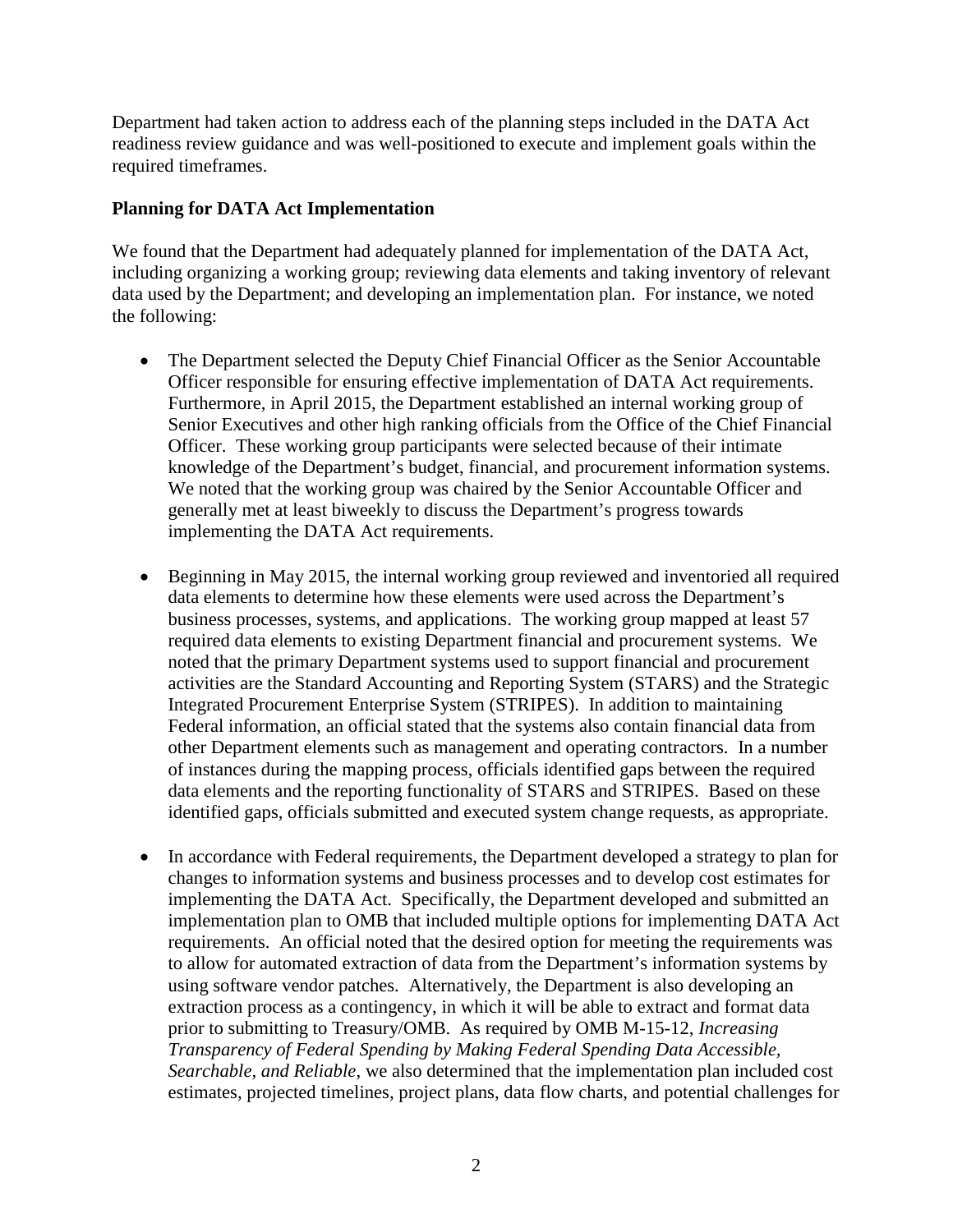implementing the DATA Act. Notably, the Department updated its implementation plan in August 2016 and revised the milestones and timeline necessary for completing the remaining DATA Act implementation requirements.

# **DATA Act Execution**

Based on the information available at the time of our review, we determined that the Department was on track to execute the requirements of the DATA Act. While requirements could change and new challenges could affect the Department's progress, we noted the following planned actions:

- After the Department completed its data mapping as part of the planning process, it extracted the required budget, financial, and procurement information into an acceptable electronic file format. The file was submitted to Treasury for testing within its pilot DATA Act Broker<sup>[1](#page-3-0)</sup> system, and Treasury provided the results of format testing to the Department. While a number of errors related to missing or incorrectly formatted data existed, there were no significant weaknesses identified during the testing that would prevent the Department from meeting future DATA Act requirements. The Department anticipates completing corrective actions related to modification of data extracts by December 23, 2016.
- Although the Department plans to have formatting issues remediated by December 23, 2016, its implementation plan indicated that validating data quality should be completed by the end of April 2017. Specifically, officials plan to create and test internal validation and reconciliation reports for STARS and STRIPES that should ensure the completeness and accuracy of financial and procurement data. In accordance with DATA Act requirements, the Department has until April 30, 2017, to complete its testing and submit data to the Treasury Broker system.
- While an official from the Office of the Chief Financial Officer stated that he did not anticipate any significant changes to the Department's systems to meet the requirements of the DATA Act, its software vendor was developing system patches to allow the Department to easily extract the required data elements in the correct format. The Department and its software vendor anticipate implementing the patches in April 2017. In the event the patches are not available or working as intended, the Department will continue to use the existing processes.

#### SUMMARY

As previously stated, nothing came to our attention to indicate that the Department is not on track to meet DATA Act requirements by April 30, 2017. We found that the Department's planning efforts should support successfully implementing the DATA Act. In addition, while the potential exists that the requirements may change, the Department's actions to date have positioned it to successfully execute the requirements of the DATA Act.

<span id="page-3-0"></span><sup>&</sup>lt;sup>1</sup> The Broker system is an information technology system developed by Treasury to standardize data formatting and assist agencies in validating their data submissions before being uploaded to the DATA Act public Web site.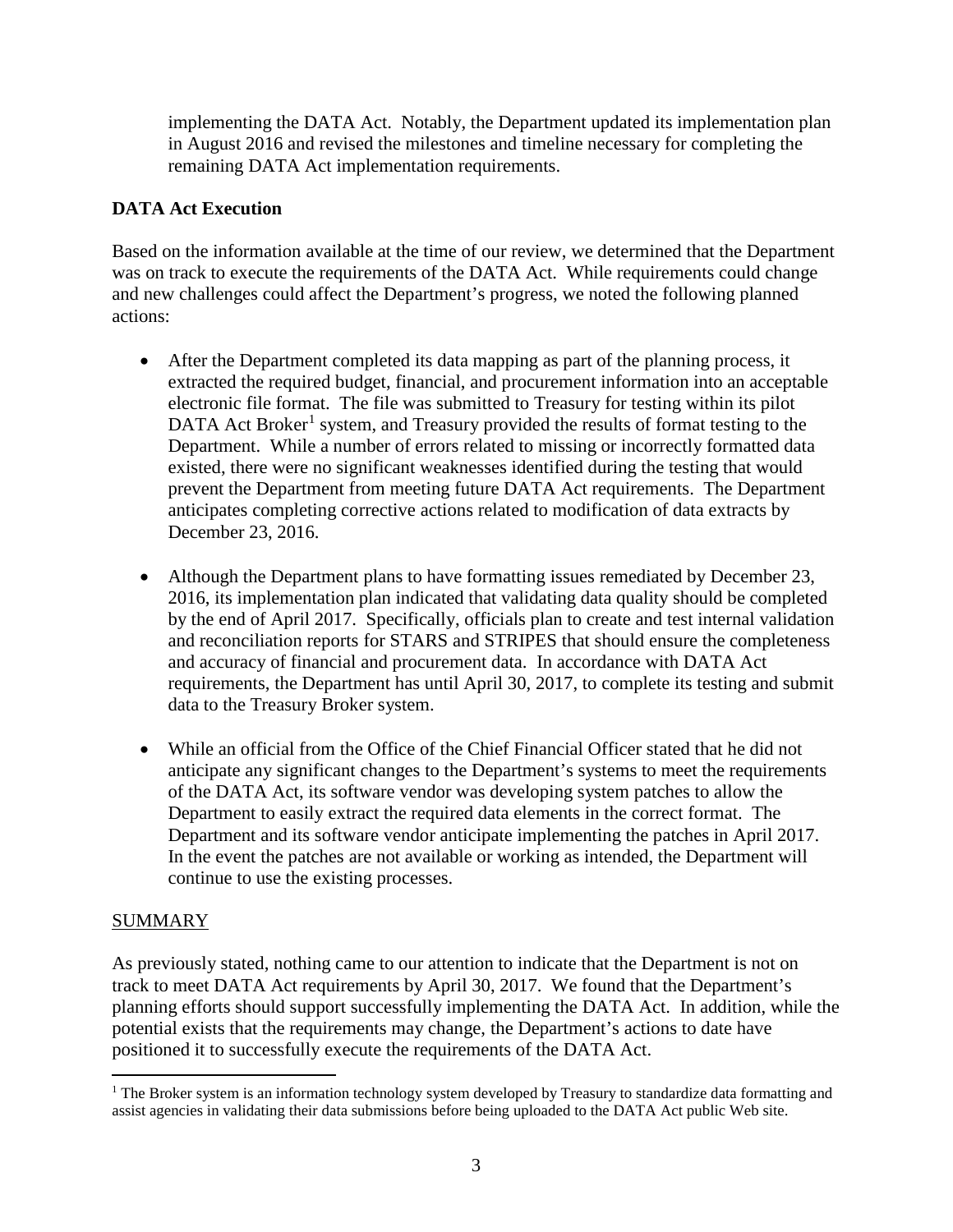Attachments

cc: Deputy Secretary Chief of Staff Chief Financial Officer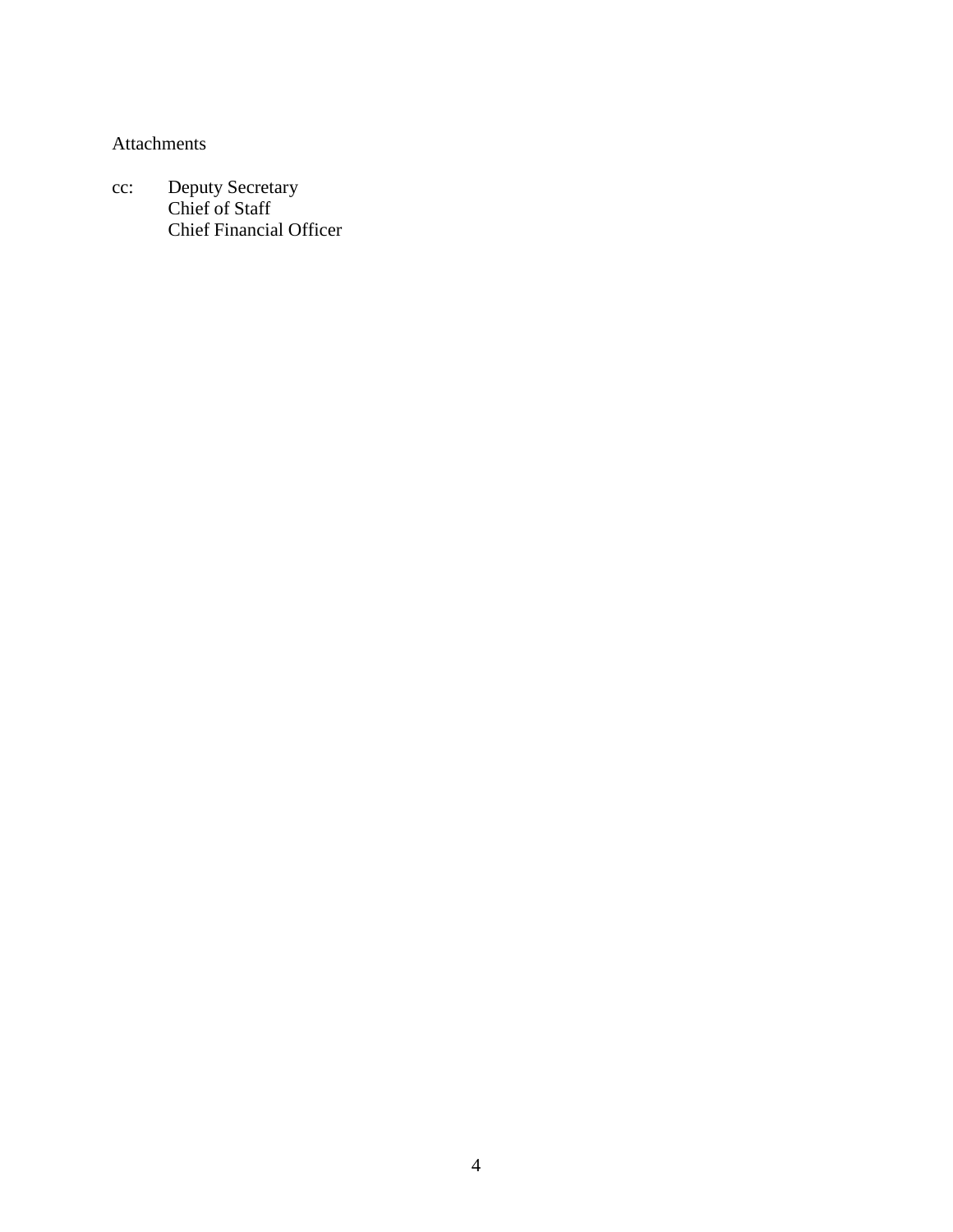#### **DATA ACT IMPLEMENTATION PLAYBOOK VERSION 2.0**

The Department of the Treasury issued *DATA Act Implementation Playbook, Version 1.0* in June 2015 to assist agencies in meeting their reporting requirements under the *Digital Accountability and Transparency Act of 2014* (DATA Act). *DATA Act Implementation Playbook, Version 2.0* (Playbook) provides updated recommended steps and guidance that is consistent with progress made since Version 1.0 was issued. The Playbook primarily focuses on information designed to assists agencies with working through their process to implement the DATA Act.

# **8-STEP PLAN FOR AGENCIES**

#### **1. Organize Team**

Create an agency DATA Act working group including impacted communities (e.g., Chief Information Officer, Budget, Accounting, etc.) and identify a Senior Accountable Officer.

#### **2. Review Elements**

Review list of DATA Act elements and participate in data definitions standardizations.

#### **3. Inventory Data**

Perform inventory of agency data and associated business processes.

#### **4. Design & Strategize**

Plan changes (e.g., adding award identification to financial systems) to systems and business processes to capture data that are complete multi-level (e.g., summary and award detail) fully-linked data.

#### **5. Execute Broker**

Implement system changes and extract data (includes mapping of data from agency schema to the DATA Act schema) iteratively.

#### **6. Test Broker Implementation**

Test Broker outputs to ensure data are valid iteratively.

#### **7. Update Systems**

Implement other changes iteratively (e.g., establish linkages between program and financial data, capture any new data).

#### **8. Submit Data**

Update and refine the process (repeat 5-7 as needed).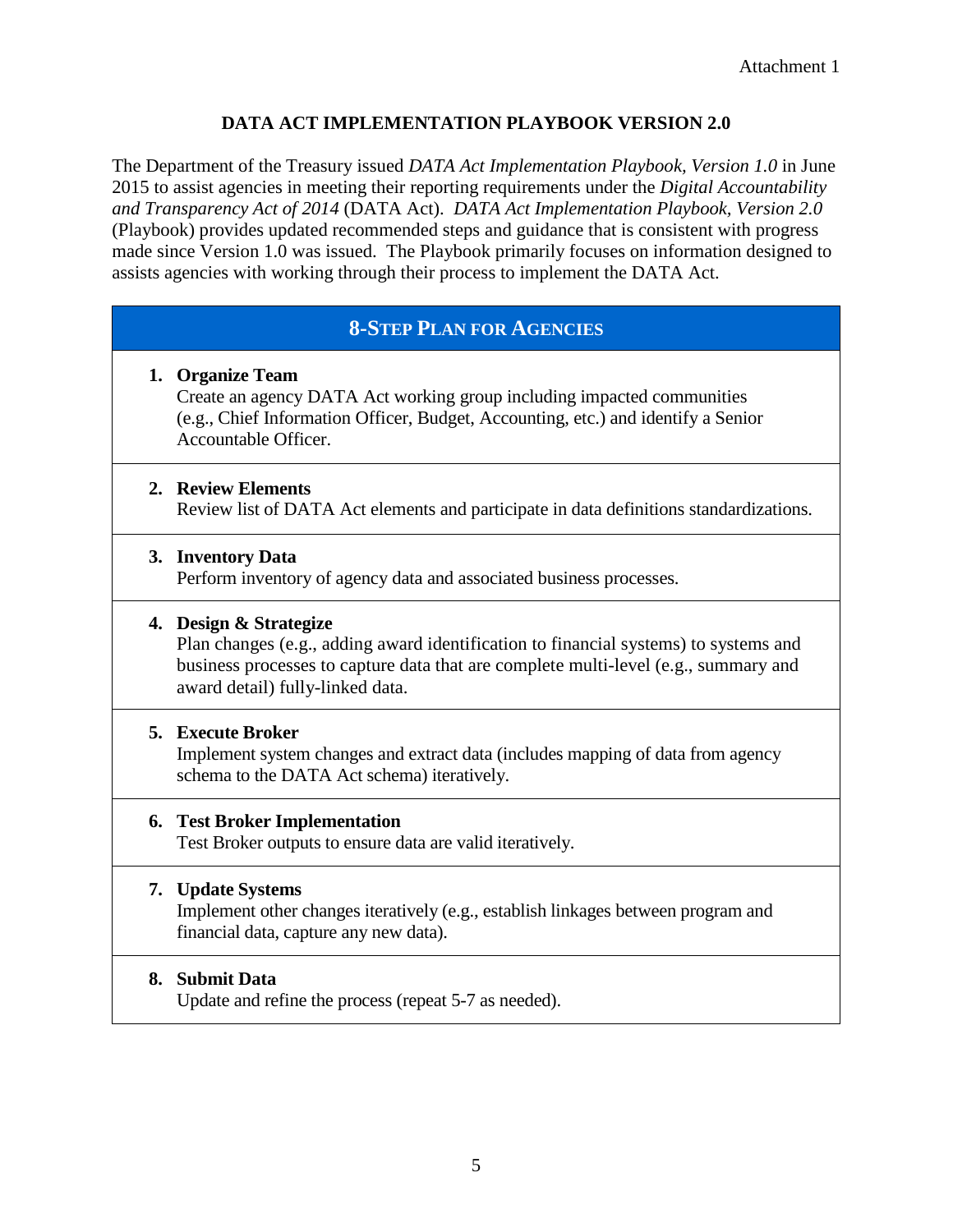# **OBJECTIVE, SCOPE, AND METHODOLOGY**

#### **OBJECTIVE**

We conducted this review to determine whether the Department of Energy made adequate progress implementing the requirements of the *Digital Accountability and Transparency Act of 2014* (DATA Act).

#### SCOPE

The review was performed from May 2016 to November 2016 at Department Headquarters in Germantown, Maryland. The DATA Act requires that the Office of Inspector General (OIG) report on the completeness, timeliness, quality, and accuracy of data and the use of data standards by the agency. In preparation for future OIG review, the Council of the Inspectors General on Integrity and Efficiency (CIGIE) encouraged the OIG community to undertake DATA Act "readiness reviews" at their respective agencies to gain an understanding of planned or implemented processes, systems, and controls used to report on DATA Act requirements. The review was conducted under OIG project number A16TG041.

#### **METHODOLOGY**

To accomplish our objective, we:

- Reviewed the DATA Act and the *Federal Funding Accountability and Transparency Act of 2006*;
- Reviewed applicable guidance and standards issued by the Office of Management and Budget (OMB), including OMB M-15-12*, Increasing Transparency of Federal Spending by Making Federal Spending Data Accessible, Searchable, and Reliable*, and the *DATA Act Implementation Playbook*, Versions 1.0 and 2.0;
- Reviewed prior reports and testimonies issued by the Government Accountability Office related to the DATA Act;
- Held discussions with the Department's DATA Act internal working group to gain an understanding of the processes, systems, and controls that the Department implemented, or plans to implement, to report financial and payment data in accordance with the requirements of the DATA Act; and
- Utilized the *FAEC Data Act Working Group Data Act Readiness Review Guide,* Versions 1.0 and 2.0, to evaluate the Department's progress towards implementing the DATA Act requirements.

Management waived an exit meeting on November 3, 2016.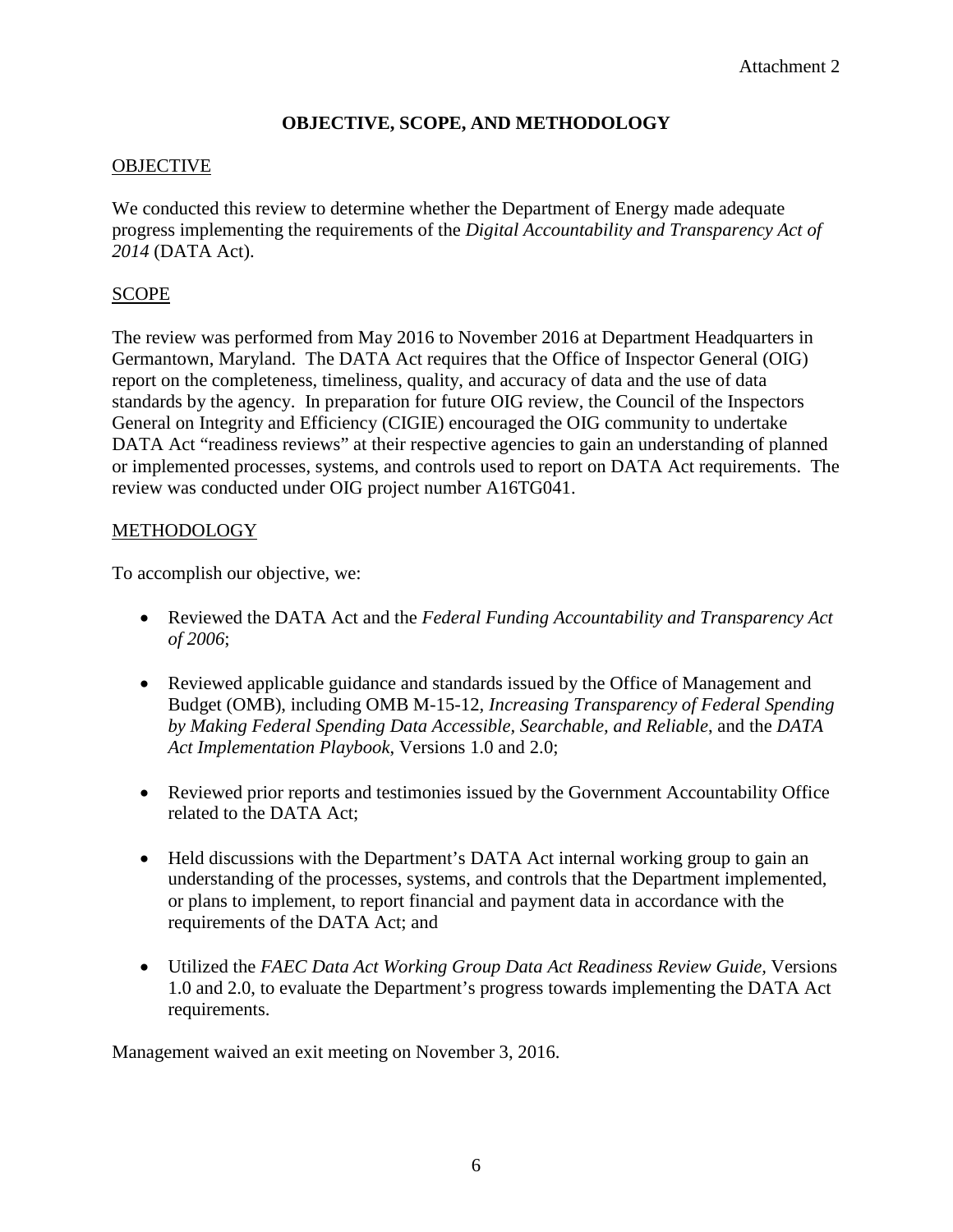# **RELATED REPORTS**

#### **Government Accountability Office**

- *[DATA ACT: Improvements Needed in Reviewing Agency Implementation Plans and](http://www.gao.gov/products/GAO-16-698)  [Monitoring Progress](http://www.gao.gov/products/GAO-16-698)* (GAO-16-698, July 2016). The Government Accountability Office (GAO) noted that the Office of Management and Budget (OMB) and the Department of the Treasury (Treasury) have not designed and implemented controls or fully documented processes related to the review and use of agency implementation plans for the *Digital Accountability and Transparency Act of 2014* (DATA Act). OMB officials stated that their purpose for directing agencies to submit implementation plans was to use the implementation cost estimates to assist them in formulating the fiscal year 2017 budget, while Treasury officials stated that the purpose of their review of the plans was to facilitate discussions with the agencies. In addition, OMB and Treasury staff initially informed GAO that they were not going to request that agencies submit updated implementation plans that considered the new technical requirements and guidance released in April 2016. However, in June 2016, OMB requested updated implementation plans by August 12, 2016, but only from agencies under *The Chief Financial Officers (CFO) Act of 1990*.
- *[DATA ACT: Progress Made but Significant Challenges Must Be Addressed to Ensure](http://www.gao.gov/products/GAO-16-556T)  [Full and Effective Implementation](http://www.gao.gov/products/GAO-16-556T)* (GAO-16-556T, April 2016). During testimony, it was noted that the lack of key guidance from OMB and Treasury has slowed the ability of agencies to operationalize the data standards. GAO also found that Treasury's technical guidance continues to evolve and lacks finality, which may impede agency implementation. Treasury has issued several iterative versions of the technical schema that describes the standard format for reporting elements. Each iteration resulted in revisions to the technical guidance, which may adversely affect the timely implementation of the DATA Act. A finalized technical schema would provide agencies with a stable base from which to develop data submission plans and processes.
- *[DATA ACT: Data Standards Established, but More Complete and Timely Guidance Is](http://www.gao.gov/products/GAO-16-261)  [Needed to Ensure Effective Implementation](http://www.gao.gov/products/GAO-16-261)* (GAO-16-261, January 2016). GAO noted that agencies need the technical guidance and the intermediary service from OMB and Treasury to be finalized before they can develop detailed agency-level implementation plans. If this guidance is not aligned with agency implementation timelines, agencies may delay taking key steps or need to revise existing plans once final technical guidance is released, which would hinder their ability to meet the requirements of the DATA Act.